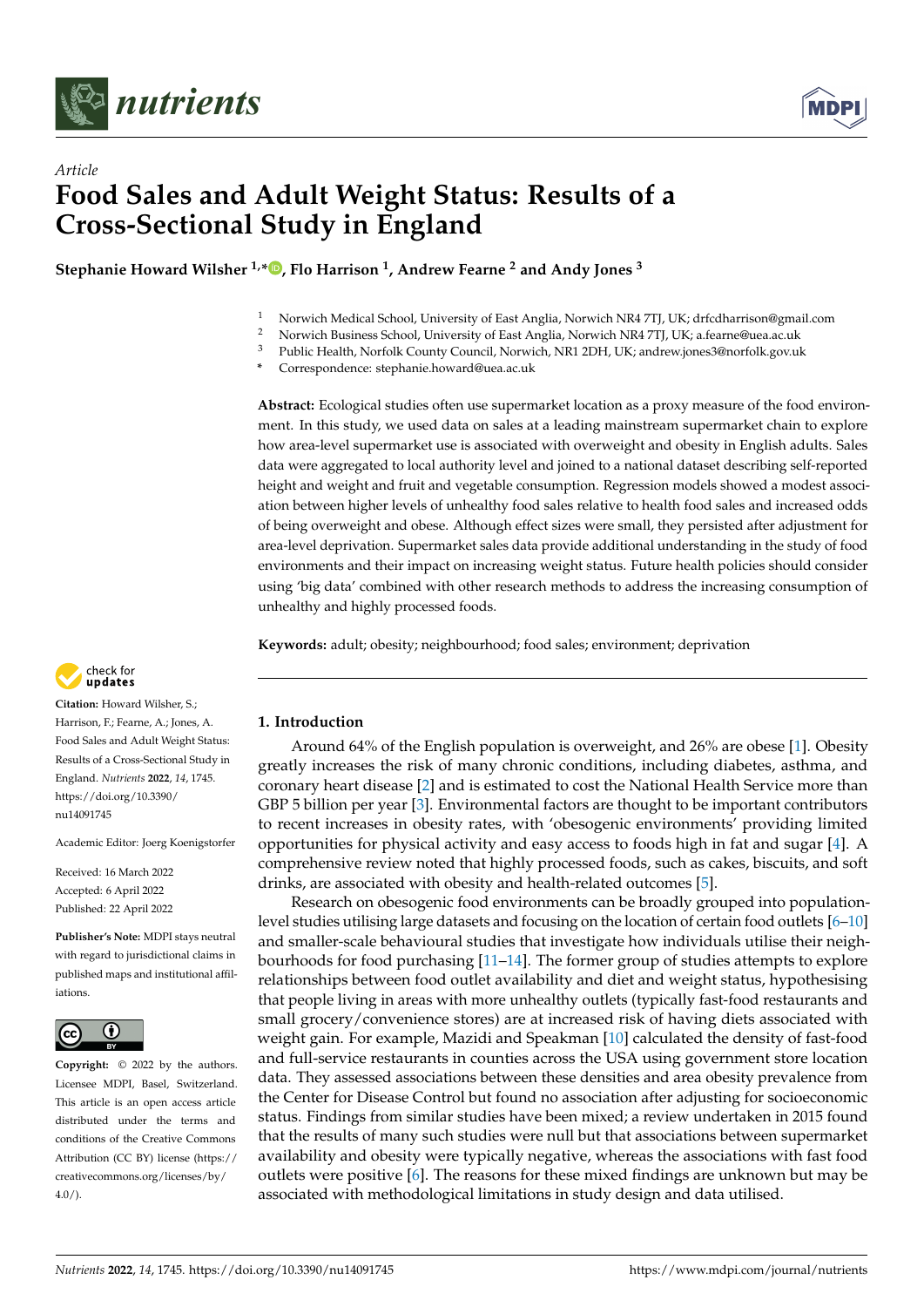Population-level studies are attractive, as they are relatively quick and easy and make use of existing data, with potentially large sample sizes. Furthermore, they can cover large geographical areas with potentially greater heterogeneity in terms of exposure and outcome [\[15\]](#page-11-9). However, they are typically simplistic in their depiction of environmental characteristics pertaining to behaviours of interest, and this simplification is often driven by limitations in data availability. For example, studies of food outlet location typically categorise outlets as simply healthy or unhealthy. Unhealthy outlets include small convenience stores and fast-food restaurants, whereas healthy outlets include greengrocers, farmers markets, and supermarkets [\[16\]](#page-11-10). Supermarkets provide access to a range of healthy foods, including fresh fruit and vegetables, and are seen as key indicators of a healthy food environment [\[16](#page-11-10)[,17\]](#page-11-11). However, although supermarkets offer healthy food items, they are clearly also sources of unhealthy foods. This is important because it is the nature of the foods bought (and then consumed) that impacts health rather than shops' geographical proximity to people's homes. Consideration of how people use supermarkets and the types of food they buy are typically only studied in smaller-scale studies focused on single stores or neighbourhoods. For example, Cannuscio [\[11\]](#page-11-7) conducted interviews and food environment audits in Philadelphia to explore residents' shopping behaviours in relation to healthy foods. They found that store and food choices were related to a variety of social needs, not simply proximity and availability; however, the small sample size may have limited generalisability to the population level.

The rise of 'big data' datasets characterised by large size, complex nature, and the ability to link with other datasets [\[18\]](#page-11-12), provides the potential to utilize better information on behaviour relevant to population-level health studies. In obesity research, the use of big data has been limited to date but has the potential to provide important contributions [\[19\]](#page-11-13). One example of such data that hold potential in this field is store-level sales data. These data are routinely collected by individual store chains to manage stock but are increasingly made available to researchers. Sales data allows for consideration of how stores are used, not just where they are located. Research is now being conducted using such data, particularly at relatively small geographic scales, assessing changes in purchasing patterns as interventions are trialled [\[20](#page-11-14)[,21\]](#page-11-15). For example, Fuller et al. [\[21\]](#page-11-15) used data on sales at a newly opened grocery store to explore what local residents purchased, finding that those who had previously lived in a food desert neighbourhood spent more on fruit in the new store than those who had previously had better access to fruit.

Using big data, we previously explored the association between supermarket sales and childhood overweight and obesity in England. We found that increasing sales of unhealthy foods were associated with higher rates of obesity and overweight among 4–5-year-olds and 10–11-year-olds [\[22\]](#page-11-16). In this paper, we investigate whether similar associations exist for adults and build on previous work by considering the causal pathway between food sales and obesity and whether the consumption of healthy foods (fruits and vegetables) mediates any relationship between food sales and obesity.

Using food sales data from a major supermarket chain in England and anthropometry and diet data of a large population-level sample (Active People Survey) we aim to answer the following questions:

- 1. Are unhealthy food sales related to weight status and BMI?
- 2. Are unhealthy food sales related to consumption of healthy foods?
- 3. Does consumption of healthy foods mediate the relationship between sales of unhealthy foods and BMI?

Based on our findings, we will more broadly assess the utility of supermarket sales data in area-level public health research.

#### **2. Materials and Methods**

In this study, we used two main datasets. Data on store-level food sales were obtained for a national United Kingdom supermarket chain (which cannot be named, but includes shoppers across the social spectrum) through a customer data science company. This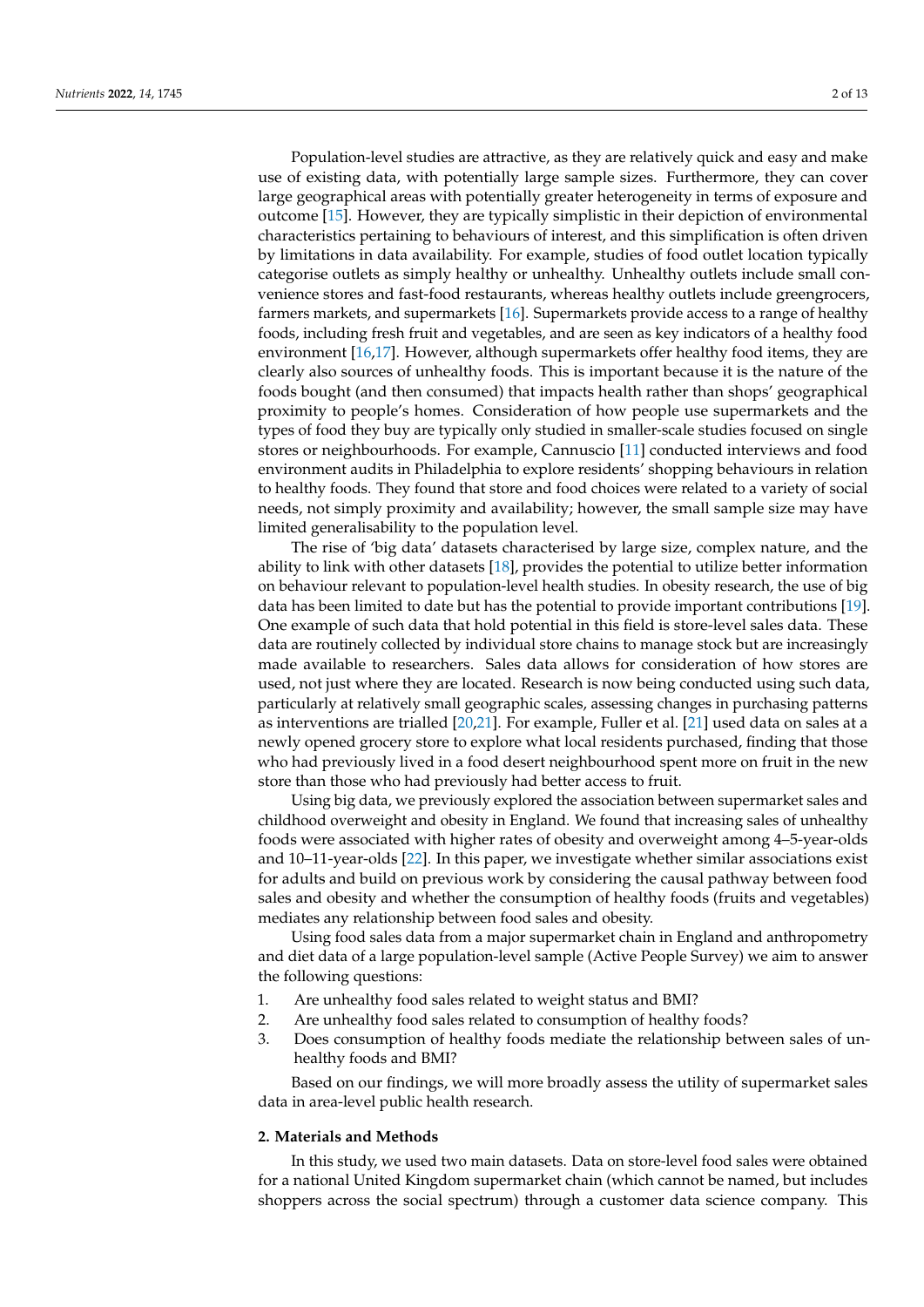provided the food environment measure in our analysis. Food sales were aggregated to areas (English local authorities) to enable them to be joined to a separate dataset containing self-reported anthropometry and fruit and vegetable consumption (our primary outcomes), along with several potential covariates for adults across England. The methodology used is detailed below.

#### *2.1. Study Population and Anthropometric Measurements*

The study population comprises participants in the Active People Survey (APS). APS was conducted annually from 2005 to 2016 by Sport England (a UK government-funded body aiming to increase community-level sports, with an increased focus on physical activity and health) to monitor sports participation in English adults (age 16 years and older). However, it also included questions on weight, height, and fruit and vegetable consumption. APS was constructed to be representative of the English adult population and is available for research use through the UK Data Service [\[23\]](#page-11-17). Full details of the APS methodology are available elsewhere [\[24\]](#page-11-18), but to summarise, random digit dialling was used to select landline-only numbers from a database of all exchange codes allocated for residential use in the UK. A respondent (aged 16 or over) was selected randomly within each household. Selected respondents were asked to report participation in a wide range of sport and physical activities, along with their age, sex, height, weight, and consumption of fruit and vegetables. The APS aimed to conduct a minimum of 500 interviews annually in each of the 326 local authorities of England (local government zones with populations ranging from 35,000 to 1.1 million and areas ranging from 12 km $^2$  to 5014 km $^2$ ). We used the data at individual level from APS 8, which were collected between 15 October 2013 and 14 October 2014.

Self-reported height and weight were used to calculate body mass index (BMI: weight  $(kg)/$ height  $(m)^2$ ), and participants were classified as overweight or obese based on standard cut points (BMI 25 and 30, respectively [\[25\]](#page-11-19)). Questions on the consumption of fruit and vegetables were included in APS for the first time in APS 8. They asked participants:

*"How many portions of fruit did you eat yesterday? Please include all fruit, including fresh, frozen dried or tinned fruit, stewed fruit or fruit juices and smoothies."* [\[24\]](#page-11-18)

and:

*"How many portions of vegetables did you eat yesterday? Please include fresh, frozen, raw or tinned vegetables, but do not include any potatoes you ate."* [\[24\]](#page-11-18)

APS had previously trialled different versions of these questions, comparing the impact of asking about 'usual' consumption and consumption 'yesterday'. Interviews with participants after being asked these questions suggested that 'yesterday' was more easily understood and yielded more precise answers [\[24\]](#page-11-18).

As well as our primary outcomes (BMI, weight status, and fruit and vegetable consumption), data on key covariates were also available in APS. Age and gender were self-reported in the survey, and as a measure of overall physical activity, minutes per week of moderate to vigorous physical activity (MVPA) were derived from reported time spent in all sporting and non-sporting physical activities. Based on weekly MVPA, participants were categorised as inactive (<30 min per week), fairly active (30–149 min per week), or active ( $\geq$ 150 min per week).

Although the outcome variables and covariates measured in APS 8 were available at the individual level, the only information on where APS participants lived was their local authority of residence.

#### *2.2. Food Sales Data*

Data on food sales, our primary exposure measure, were obtained from a large supermarket chain comprising 2482 stores across Great Britain. The data were extracted on food purchased from nine food categories during a 52-week period covering mid-August 2012 to mid-August 2013, based on a 10% sample of the retailer's eighteen million loyalty-card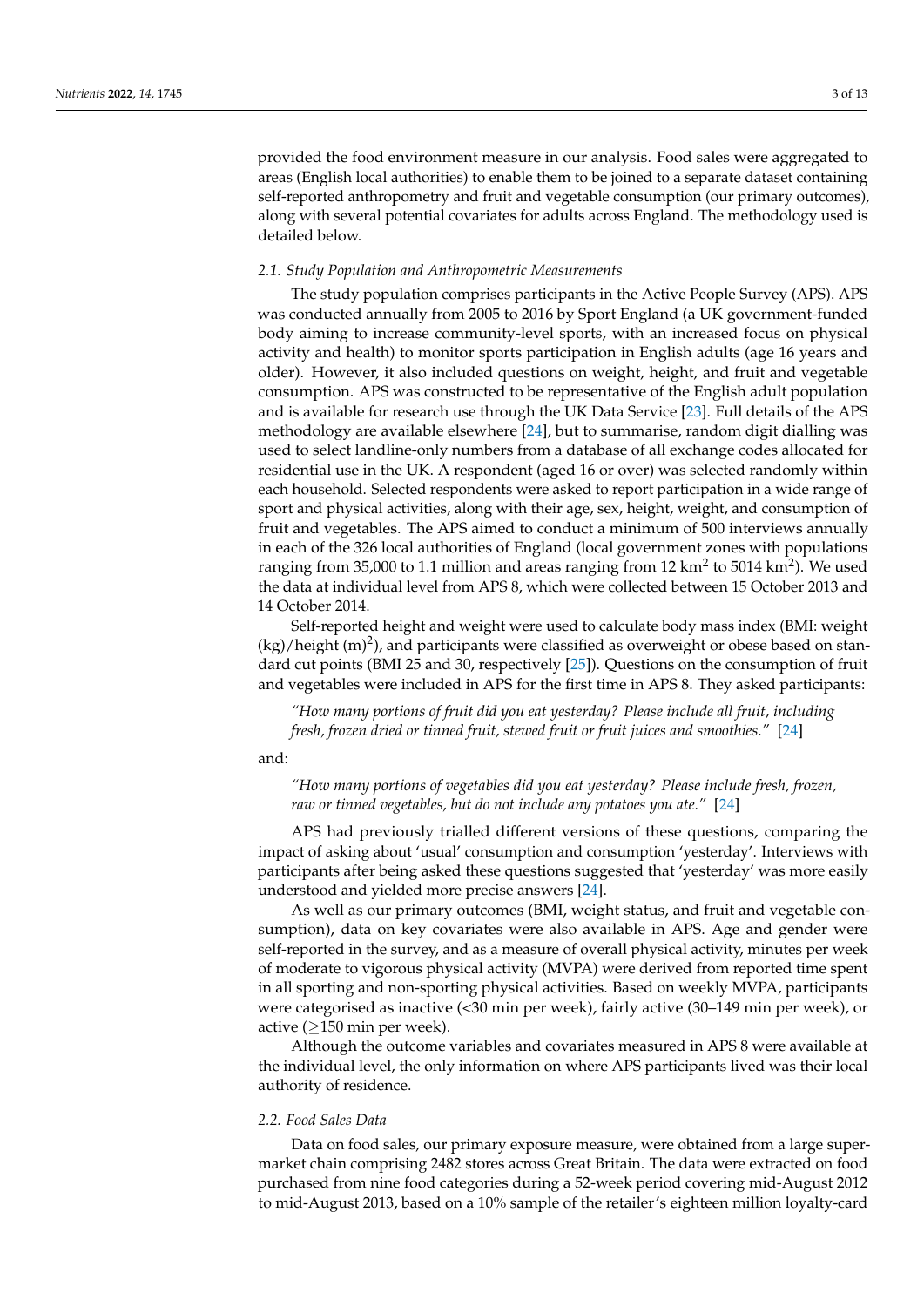holders. The categories were: fresh and frozen fruit and vegetables, cakes, biscuits, savoury pies, savoury snacks, and sweetened drinks. We chose these food categories, as they can be classified relatively unambiguously as either "healthy" or "unhealthy". Fruit and vegetables are typically taken to be synonymous with a healthy diet, whereas foods such as cakes, biscuits, savoury pies and snacks, and sweetened drinks are considered unhealthy due to high fat and/or sugar content, and consumption should be limited [\[26\]](#page-11-20). In total, our data included sales of 1.02 billion healthy stock keeping units (SKU) and 601 million unhealthy SKU.

A geographic analysis was undertaken to aggregate the store-based food sales data to local authorities, the only measure of geography included in the APS. In order to link the two datasets, the postcodes of supermarket stores were geocoded and allocated to the local authority area in which they were situated in a geographical information system (ArcGIS 10.2 [\[27\]](#page-12-0)). As people may travel beyond their home local authority to shop, we summed sales from all stores within 10 km of each local authority. This distance is equivalent to the average distance people reported traveling to shop in the UK [\[28\]](#page-12-1), although we conducted sensitivity analysis with buffer distances of 0 km, 5 km, and 15 km around local authorities, showing very similar results (findings not presented). Sales from all stores within each local authority and its surrounding area were summed.

Because the absolute volume of sales varies between stores and local authorities, we used the composite measure of food sales healthiness developed for our study on childhood obesity [\[22\]](#page-11-16). This measure is the sales of unhealthy foods as a percentage of total sales for the nine food categories (hereafter, unhealthy foods sales percentage (UFSP)) for each local authority.

#### *2.3. Data Linkage and Statistical Analysis*

Aggregated food sales data as described above were linked to the APS data via local authority. Each APS participant was assigned a UFSP based on the local authority they lived in. We then used a regression-based approach to explore associations between area-level UFSP and individual-level weight status and fruit and vegetable consumption. As our data are hierarchical, with individuals nested within local authorities, and basic regression models assume that observations are independent (i.e., not nested), we used robust standard errors that relaxed these assumptions, allowing for intragroup (within local authority) correlation.

We used linear regression models to explore the association between UFSP and logtransformed BMI and applied binary logistic models for UFSP and the odds of being overweight or obese. Because fruit and vegetable consumption represent count data (number of portions per day), negative binomial regression models were used to test the association between UFSP and fruit and vegetable consumption. For the fruit and vegetable outcomes, separate models were run for fruit and vegetables (i.e., one model with fruit consumption as the outcome and another for vegetable consumption), as well as another model with combined fruit and vegetable consumption. All regression models were adjusted for sex, age group, individual-level physical activity, area-level index of multiple deprivation (IMD), and population ethnicity (% non-white) from the UK 2011 Census data [\[29\]](#page-12-2). These correlates have been associated with increased risk of obesity [\[30\]](#page-12-3). For ease of interpretation, odds ratios were plotted from the logistic regression models, and the linear and negative binomial models were used to predict BMI and fruit and vegetable consumption for quintiles of UFSP. To explore the mediation of the relationship between UFSP and BMI by fruit and vegetable consumption, we considered three regression models and estimated four parameters: the independent variable (IV) UFSP, as well as the dependent variable (DV) BMI by the mediator variable (MV) fruit and vegetable consumption.

The first model was the dependent variable regressed on the independent variable (here, BMI on UFSP). This provides the total effect of UFSP on BMI. The second model was the mediator regressed on the independent variable (here, fruit and vegetable consumption on UFSP). The third model was the dependent variable regressed on both the mediator and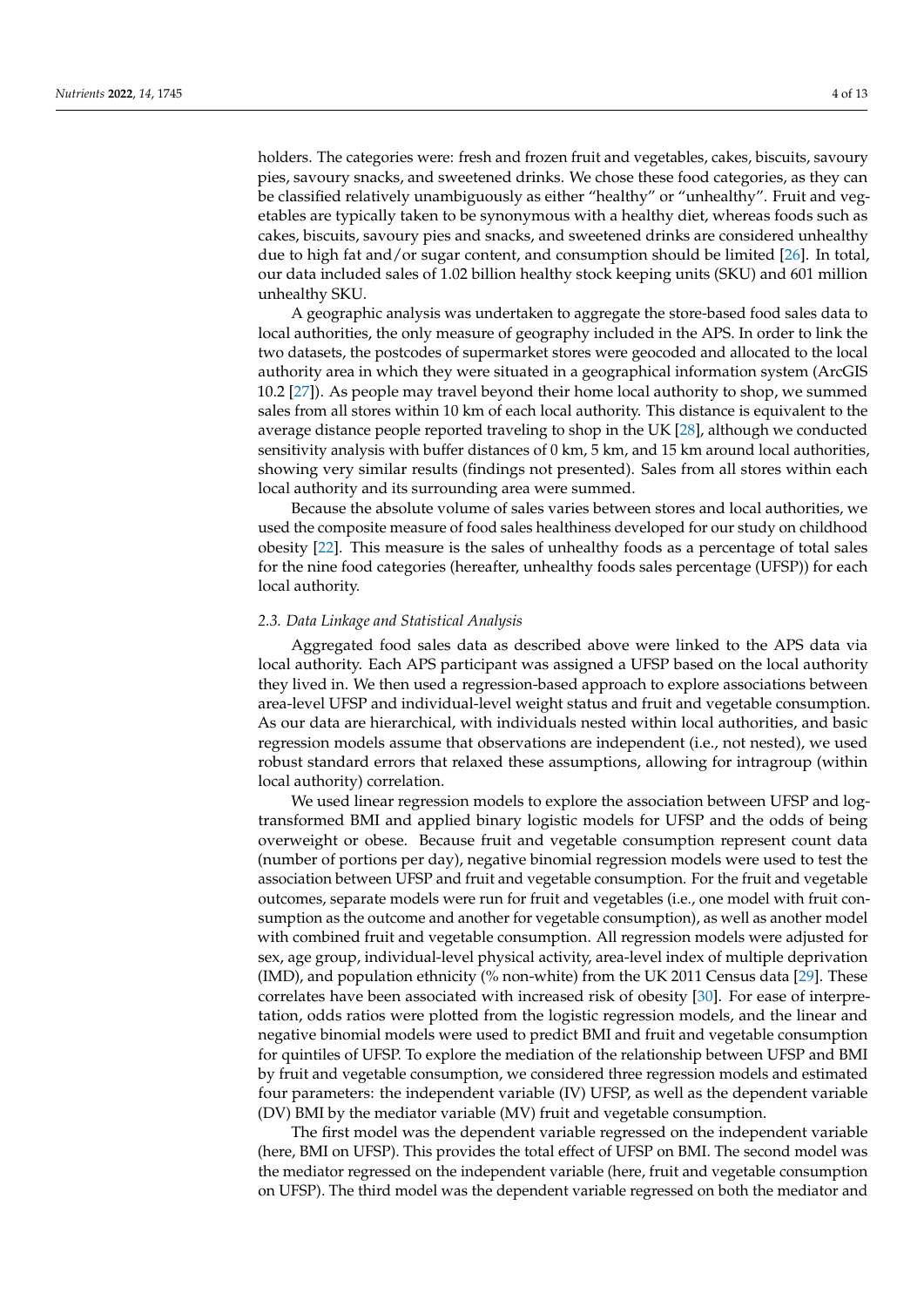independent variable (BMI on both fruit and vegetable consumption and UFSP). The total effect is equal to the direct effect plus the indirect effect. Estimation of these parameters in regression models allows us to estimate the size of the effect of UFSP on BMI, as well as the proportion of that effect explained by fruit and vegetable consumption. The algorithm used to undertake the mediation analysis utilised bootstrapped confidence intervals as opposed to those based on robust standard errors [\[31,](#page-12-4)[32\]](#page-12-5). The fruit and vegetable was considered both separately and combined. All analyses were carried out in Stata version 11 [\[33\]](#page-12-6).

#### **3. Results**

All 326 local authorities in England were represented in APS. However, the Isles of Scilly, an island local authority off the southwest coast of England, did not have a store and was removed from analyses, leaving a sample of 325 local authorities. APS 8 included data on 126,084 individuals from these 325 local authorities. Of these 10,193 were excluded, as they did not report either height or weight, and therefore, BMI could not be calculated. A further 2876 did not answer questions on fruit and vegetable consumption, and 1729 did not report age and were excluded from our analyses. This left a sample of 111,287 individuals (88%), an average of 342 per local authority.

Sales data were available for all the chain's 2,482 stores in Great Britain, of which 2063 were within 10 km of an English local authority and were therefore included in our analysis. This included some stores located in Wales (*n* = 12) and Scotland (*n* = 1) but within 10 km of English local authorities on the borders of Wales and Scotland and which could therefore be used by residents of English local authorities. Summary statistics describing the individuals and local authorities included in these analyses are presented in Table [1.](#page-5-0) In terms of individuals, 58% were female, over half (57%) were aged 55 and older, 30% reported being inactive (less than 30 min MVPA per week), and 52% were overweight or obese (17% obese). Nationally in England, 26% of the adult population is obese, and 26% consume at least five portions of fruit and vegetables per day [\[34\]](#page-12-7). Comparison with national figures suggests that our sample is less obese, consumes more fruit and vegetables, is older, and comprises a larger proportion of female participants.

Table [2](#page-6-0) shows the results of the logistic regression models predicting the odds of being overweight or obese based on UFSP, and Figure [1](#page-6-1) graphically displays these associations. The odds of being overweight or obese increased with increasing UFSP in the local authority of residence. The odds of being overweight or obese were 1.18 (95% CI, 1.10–1.26) and 1.18 (95% CI: 1.09–1.27), respectively, for those in the highest quintile of UFSP compared to those in the lowest quintile. Although there was a slight drop in odds of overweight and obesity in the fifth quintile compared to the fourth quintile, linear tests for trend were statistically significant for both outcomes  $(p < 0.05)$ , and using the continuous version of the UFSP variable produced similar results. Estimates for the odds ratios for a unit increase in UFSP were 1.01 (95% CI: 1.005–1.014) for overweight and obese and 1.009 (95% CI: 1.005–1.013) for obese (both  $p < 0.001$ ). The odds ratios observed for increasing quintiles of UFSP were of a similar magnitude to those for quintiles of deprivation; living in the most deprived local authorities was associated with a 21% increase in the odds of being overweight (95% CI: 14–28%). The outcome BMI (Figure [2\)](#page-7-0) shows the same pattern, with increased BMI along with increasing local authority UFSP, although the effect appears small; the beta coefficient for the continuous UFSP was 0.001 (95% CI: 0.0006–0.0014, *p* < 0.001), with a predicted difference of 0.21 BMI points between the 10th and 90th centiles.

Figure [3](#page-7-1) shows the association between UFSP and the reported consumption of fruit and vegetables. For both, mean consumption decreased with increasing values of UFSP; in areas where unhealthy foods make up a higher proportion of total sales, APS participants reported eating fewer portions of fruit and vegetables. However, although statistically significant associations exist for both fruit and vegetables, the difference between the 10th and 90th centiles of UFSP was less than 0.1 of a portion per day.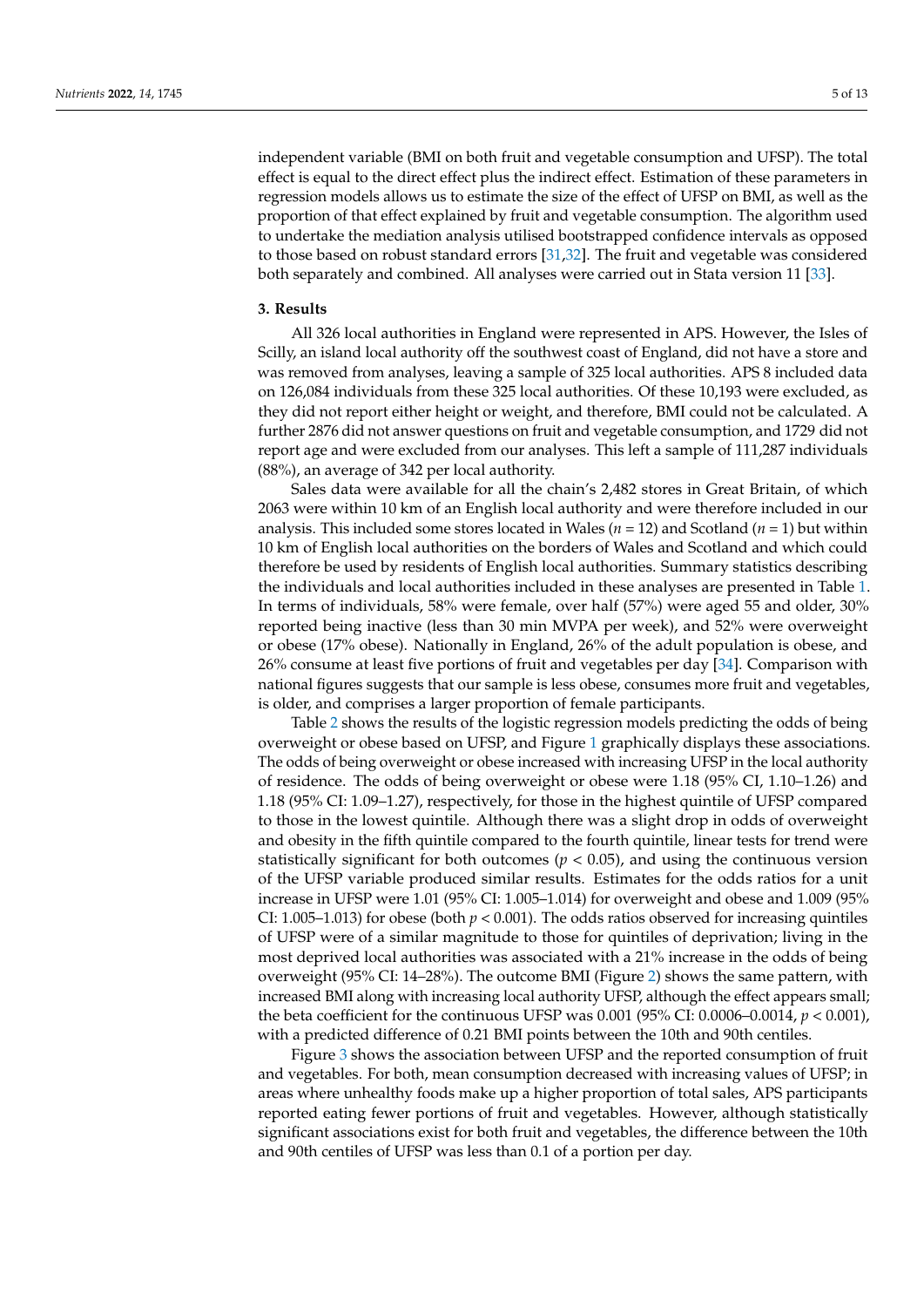|                                                                                   | n (%) or Median; IQR (Unless<br><b>Otherwise Stated)</b> |  |  |  |  |  |
|-----------------------------------------------------------------------------------|----------------------------------------------------------|--|--|--|--|--|
| Individuals (from APS)                                                            |                                                          |  |  |  |  |  |
| Total $n$                                                                         | 111,287                                                  |  |  |  |  |  |
| Gender                                                                            |                                                          |  |  |  |  |  |
| Female                                                                            | 64,893 (58.3%)                                           |  |  |  |  |  |
| Male                                                                              | 46,394 (41.7%)                                           |  |  |  |  |  |
| Age group                                                                         |                                                          |  |  |  |  |  |
| $16 - 24$                                                                         | 5872 (5.3%)                                              |  |  |  |  |  |
| $25 - 34$                                                                         | 7792 (7%)                                                |  |  |  |  |  |
| $35 - 44$                                                                         | 14,258 (12.8%)                                           |  |  |  |  |  |
| $45 - 54$                                                                         | 19,515 (17.5%)                                           |  |  |  |  |  |
| $55 - 64$                                                                         | 21,586 (19.4%)                                           |  |  |  |  |  |
| $65 - 74$                                                                         | 22,989 (20.7%)                                           |  |  |  |  |  |
| $75+$                                                                             | 19,275 (17.3%)                                           |  |  |  |  |  |
| Physical activity                                                                 |                                                          |  |  |  |  |  |
| Inactive (<30 min MVPA a week)                                                    | 33,727 (30.3%)                                           |  |  |  |  |  |
| Fairly active (30-149 min MVPA a week)                                            | $16,849(15.1\%)$                                         |  |  |  |  |  |
| Active ( $\geq$ 150 min MVPA a week)                                              | 60,711 (54.6%)                                           |  |  |  |  |  |
| Physical activity                                                                 |                                                          |  |  |  |  |  |
| Not overweight/obese                                                              | 53,253 (47.9%)                                           |  |  |  |  |  |
| Overweight                                                                        | 39,311 (35.3%)                                           |  |  |  |  |  |
| Obese                                                                             | 18,723 (16.8%)                                           |  |  |  |  |  |
| Fruit and vegetable consumption                                                   |                                                          |  |  |  |  |  |
| Vegetables/day                                                                    | $2; 1-3$                                                 |  |  |  |  |  |
| Fruit/day                                                                         | $3; 1-4$                                                 |  |  |  |  |  |
| Total Fruit & Vegetables/day                                                      | $5; 3 - 7$                                               |  |  |  |  |  |
| Eat $\geq$ 5 portions per day                                                     | 63,982 (57.5%)                                           |  |  |  |  |  |
| Local Authorities                                                                 |                                                          |  |  |  |  |  |
| Total $n$                                                                         | 325                                                      |  |  |  |  |  |
| UFSP for all stores within the local authority $+ 10 \text{ km}$ (Mean (SD))      | 39.3 (4.8)                                               |  |  |  |  |  |
| Total population                                                                  | 125,746; 95,262-202,228                                  |  |  |  |  |  |
| Percentage non-white                                                              | $5.1\%$ ; 2.6–12.6%                                      |  |  |  |  |  |
| Average deprivation score (Mean (SD))                                             | 19.5(8)                                                  |  |  |  |  |  |
| Components of deprivation                                                         |                                                          |  |  |  |  |  |
| Percentage of the population with bad or very bad general health                  | $5.1\%$ ; 4.2-6.1%                                       |  |  |  |  |  |
| Percentage of total population age 25+ with highest qualification < Level 2       | 37.1%; 32.2–41.6%                                        |  |  |  |  |  |
| Percentage of households with 1 or more people per room                           | $1.1\%$ ; 0.8-1.7%                                       |  |  |  |  |  |
| Percentage unemployed 'Economically active: unemployed'/All usual residents 16-74 | 3.7%; 3-4.8%                                             |  |  |  |  |  |

<span id="page-5-0"></span>**Table 1.** Descriptive statistics of individual participants in the Active People Survey and English local authorities.

Note: food sales represent units sold in 2012–2013, weight status, and physical activity for APS8 collected in 2013–2014. Demographic details for local authorities are from the 2011 UK Census.

**Table 2.** Full results of multivariate logistic regression model predicting odds of overweight and obesity by UFS.

|           |           | Overweight & Obese |        |       |         | <b>Obese</b> |       |        |         |
|-----------|-----------|--------------------|--------|-------|---------|--------------|-------|--------|---------|
|           |           | <b>OR</b>          | 95% CI |       | p       | OR           |       | 95% CI |         |
| Gender    | Female    |                    |        |       |         |              |       |        |         |
|           | Male      | 1.757              | 1.711  | 1.804 | < 0.001 | 1.148        | 1.112 | 1.184  | < 0.001 |
| Age group | Age 16–24 |                    |        |       |         |              |       |        |         |
|           | Age 25-34 | 2.502              | 2.322  | 2.696 | < 0.001 | 2.255        | 1.983 | 2.564  | < 0.001 |
|           | Age 35-44 | 3.213              | 2.993  | 3.450 | < 0.001 | 2.472        | 2.193 | 2.786  | < 0.001 |
|           | Age 45-54 | 4.165              | 3.887  | 4.462 | < 0.001 | 3.265        | 2.905 | 3.670  | < 0.001 |
|           | Age 55–64 | 4.470              | 4.172  | 4.790 | < 0.001 | 3.278        | 2.928 | 3.671  | < 0.001 |
|           | Age 65-74 | 4.288              | 3.996  | 4.602 | < 0.001 | 2.891        | 2.572 | 3.249  | < 0.001 |
|           | Age 75+   | 3.001              | 2.797  | 3.220 | < 0.001 | 1.701        | 1.515 | 1.909  | < 0.001 |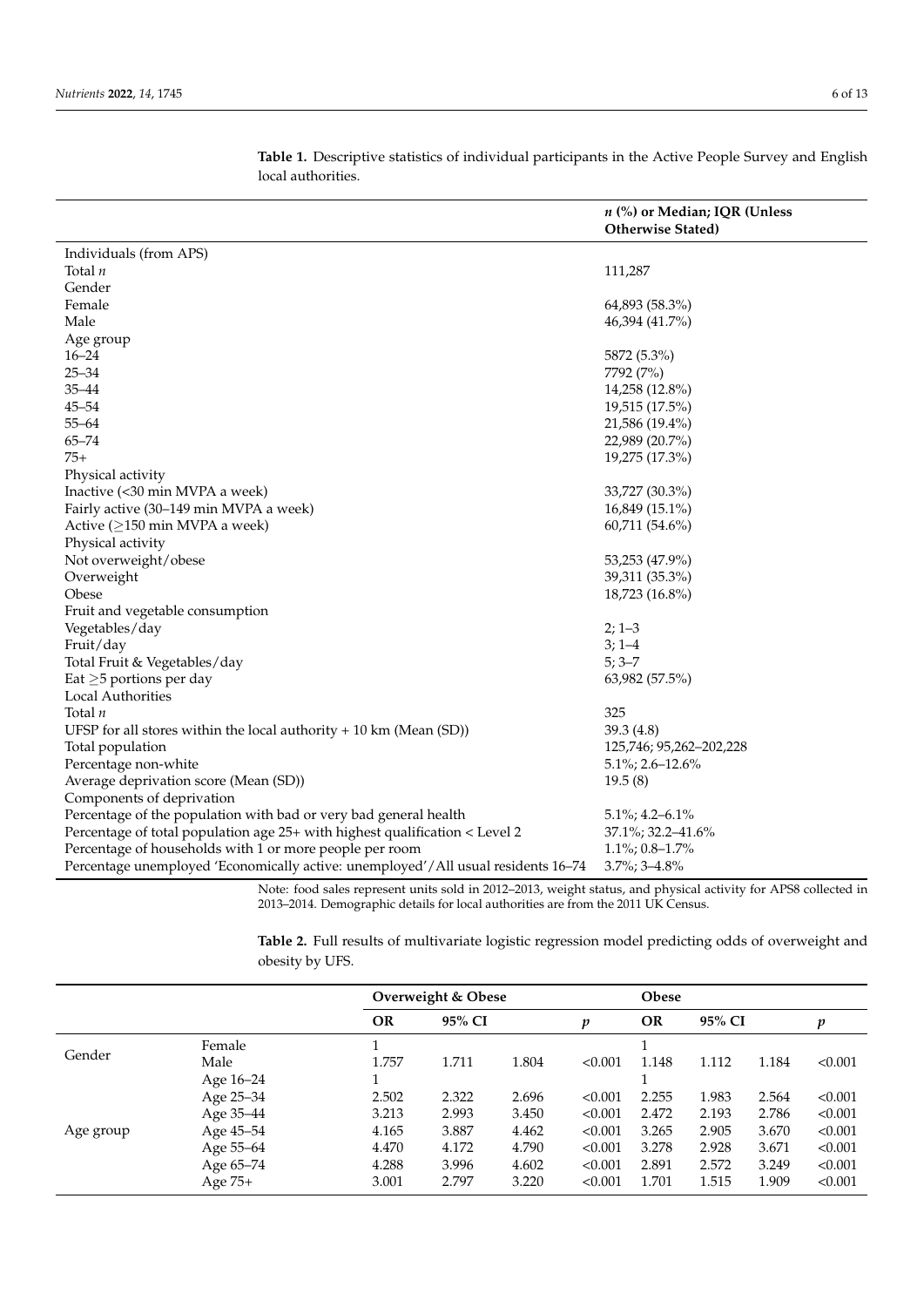|                                    |                      | Overweight & Obese |        |       |         | Obese     |        |       |                  |
|------------------------------------|----------------------|--------------------|--------|-------|---------|-----------|--------|-------|------------------|
|                                    |                      | OR                 | 95% CI |       | p       | <b>OR</b> | 95% CI |       | $\boldsymbol{p}$ |
|                                    | PA <30 min/week      |                    |        |       |         |           |        |       |                  |
|                                    | PA 30-89 min         | 0.894              | 0.854  | 0.936 | < 0.001 | 0.788     | 0.742  | 0.837 | < 0.001          |
| Physical activity                  | PA 90-149 min        | 0.851              | 0.810  | 0.893 | < 0.001 | 0.696     | 0.657  | 0.738 | < 0.001          |
|                                    | PA 150 min+          | 0.647              | 0.628  | 0.666 | < 0.001 | 0.475     | 0.458  | 0.492 | < 0.001          |
|                                    | $Q1$ (lowest %)      |                    |        |       |         |           |        |       |                  |
| Local Authority %                  | Q2                   | 0.989              | 0.942  | 1.039 | 0.669   | 1.050     | 0.982  | 1.123 | 0.150            |
| population                         | Q <sub>3</sub>       | 0.960              | 0.915  | 1.008 | 0.101   | 1.011     | 0.943  | 1.083 | 0.766            |
| non-white ethnicity                | Q <sub>4</sub>       | 0.985              | 0.929  | 1.044 | 0.608   | 1.002     | 0.922  | 1.089 | 0.962            |
|                                    | Q5 (highest %)       | 0.929              | 0.872  | 0.991 | 0.025   | 1.006     | 0.934  | 1.083 | 0.875            |
|                                    | Q1 (least deprived)  |                    |        |       |         |           |        |       |                  |
|                                    | Q2                   | 1.083              | 1.031  | 1.138 | 0.002   | 1.127     | 1.056  | 1.203 | < 0.001          |
| Local Authority                    | Q <sub>3</sub>       | 1.120              | 1.060  | 1.183 | < 0.001 | 1.164     | 1.080  | 1.254 | < 0.001          |
| average IMD score                  | Q4                   | 1.196              | 1.118  | 1.279 | < 0.001 | 1.229     | 1.131  | 1.334 | < 0.001          |
|                                    | Q5 (most deprived)   | 1.209              | 1.139  | 1.284 | < 0.001 | 1.270     | 1.177  | 1.371 | < 0.001          |
| Unhealthy food<br>sales percentage | Q1 (least unhealthy) |                    |        |       |         |           |        |       |                  |
|                                    | Q2                   | 1.112              | 1.045  | 1.183 | 0.001   | 1.131     | 1.054  | 1.214 | 0.001            |
|                                    | Q <sub>3</sub>       | 1.157              | 1.097  | 1.221 | < 0.001 | 1.140     | 1.062  | 1.224 | < 0.001          |
|                                    | Q4                   | 1.268              | 1.187  | 1.354 | < 0.001 | 1.239     | 1.146  | 1.340 | < 0.001          |
|                                    | Q5 (most unhealthy)  | 1.181              | 1.109  | 1.258 | < 0.001 | 1.177     | 1.088  | 1.274 | < 0.001          |
|                                    |                      |                    |        |       |         |           |        |       |                  |

<span id="page-6-0"></span>**Table 2.** *Cont.*

Reference categories for the outcomes are normal weight only for the overweight and obese models and normal and overweight for the obese models.

<span id="page-6-1"></span>

Unhealthy Foods Sales Percentage-UFSP

**Figure 1.** Associations between unhealthy food sales percentage and the odds of being (**A**) overweight (including obese) or  $(\mathbf{B})$  obese. Odds ratios from logistic regression models (ref = Q 1). Models adjusted for sex, age group, and individual-level physical activity, as well as local-authority-level<br>distribution of the control of the control of the control of the control of the control of the control of the c deprivation and ethnic mix.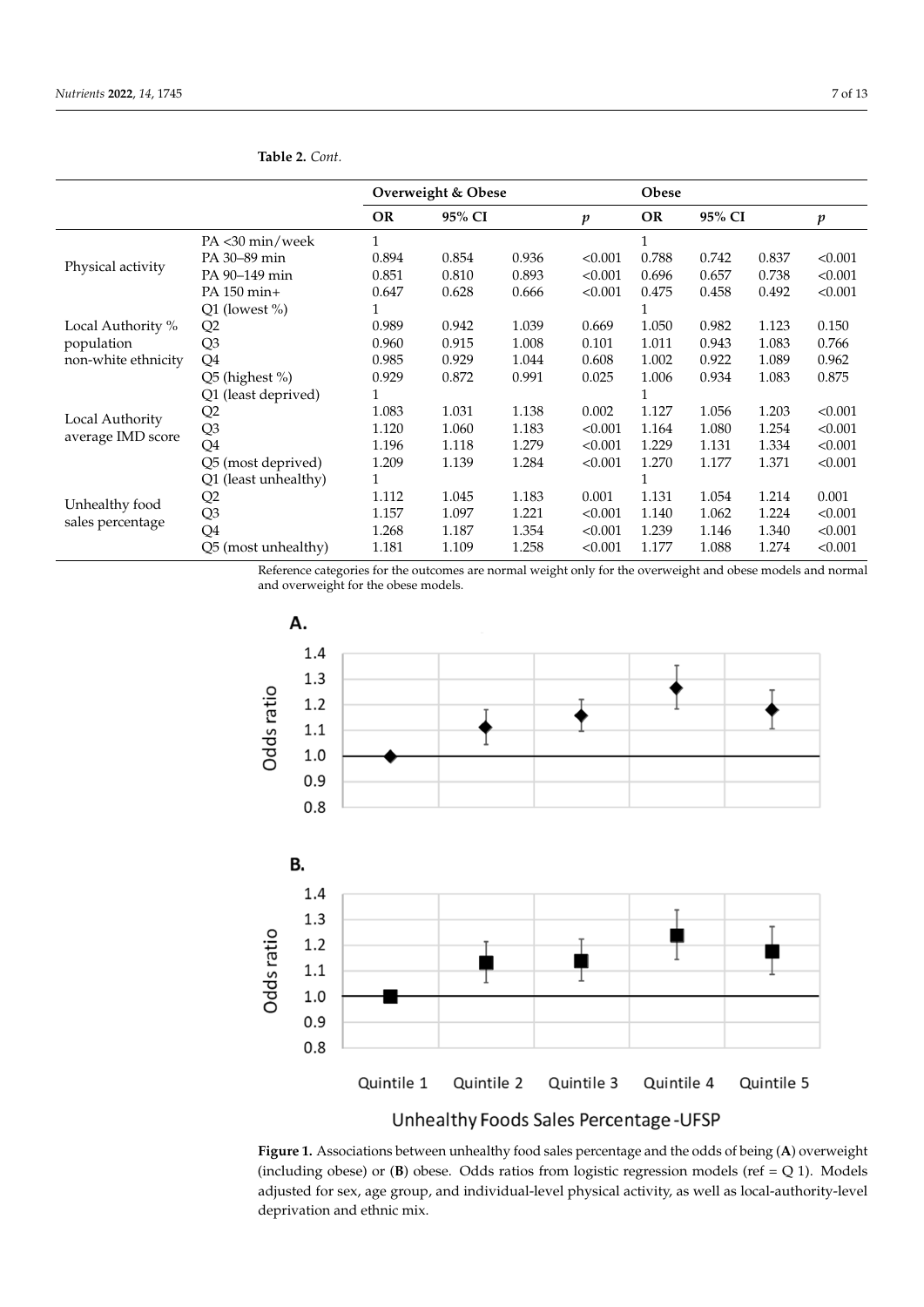<span id="page-7-0"></span>

level deprivation and ethnic mix.

Unhealthy Foods Sales Percentage - UFSP

at Q midpoints (10th, 30th, 50th, 70th, and 90th centiles) based on a linear regression model. Model adjusted for sex, age group, and individual-level physical activity, as well as local-authority-level deprivation and ethnic mix. **Figure 2.** Association between unhealthy food sales percentage and BMI. Figure shows predicted BMI

<span id="page-7-1"></span>

of fruit (l) and vegetables (p). Figure shows predicted consumption at Q midpoints (10th, 30th, 50th, 70th, and 90th centiles) based on negative binomial regression models. Models adjusted for sex, age group, and individual-level physical activity, as well as local-authority-level deprivation and and individual-level physical activity, as well as local-authority-level deprivation and  $g_{\text{intra}}$  and  $g_{\text{intra}}$ **Figure 3.** Associations between unhealthy food sales percentage and the self-reported consumption ethnic mix.

Table [3](#page-8-0) describes the results of mediation analysis exploring whether the relationship consumption of fruit; higher consumption of fruit was in turn was associated with higher BMI. The pattern was different for vegetable consumption in that higher vegetable con-<br> $BML$  and  $BML$  and  $C$  is the pattern in that higher vegetable confor fruit and vegetables separately, in each case, the indirect effect (the portion of the overall effect of UFSP on BMI via consumption) was very small. The percentage of the total effect moderated was less than 1.5% for all three moderators. between UFSP and BMI is mediated by fruit and vegetable consumption. Fruit consumption showed a pattern of mediation whereby higher UFSP was associated with lower sumption was associated with lower BMI. Although the effects were statistically significant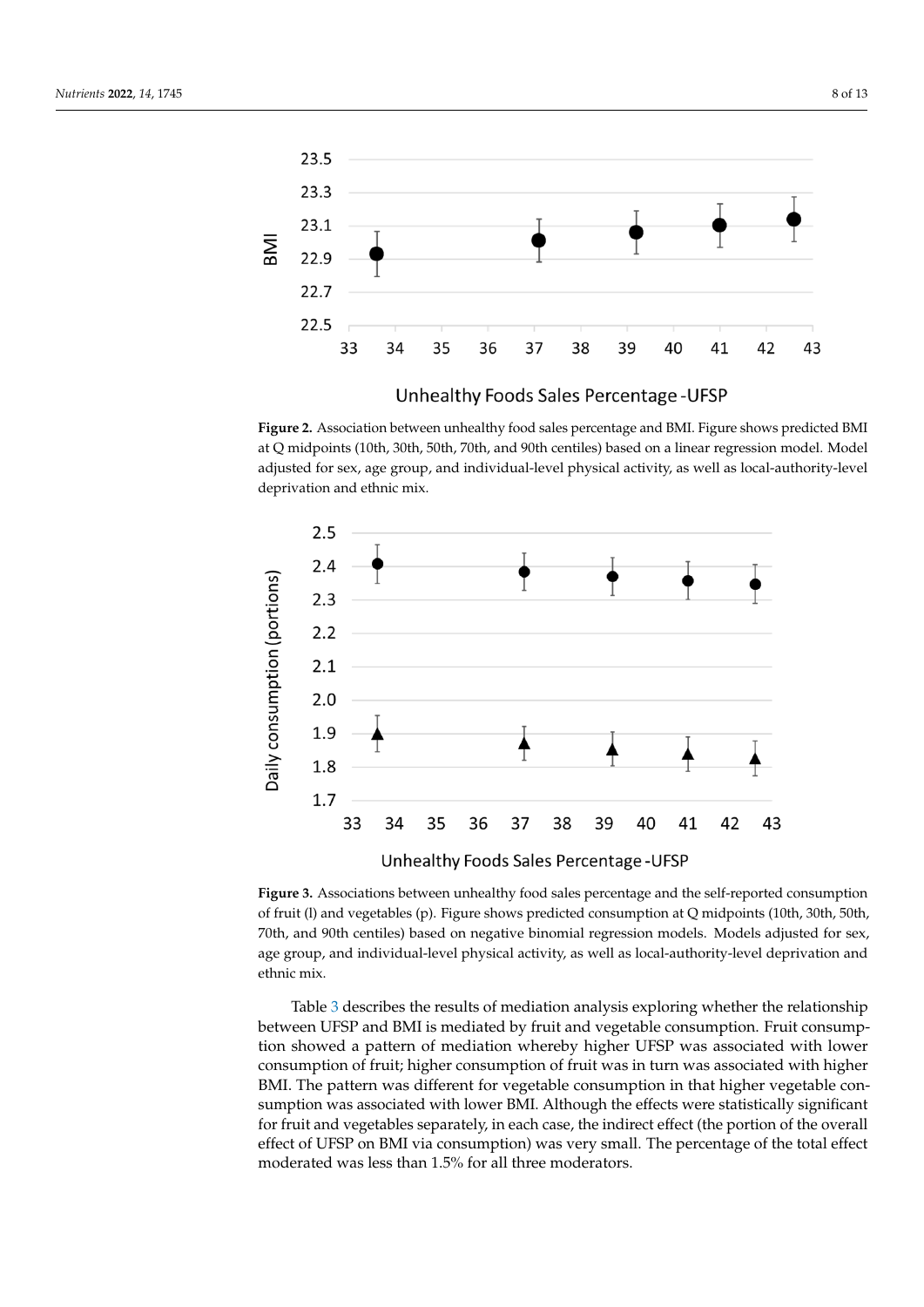|                                                        | $\beta$ Coef. | <b>SE</b>  | 95% CI       |               |  |  |  |  |  |
|--------------------------------------------------------|---------------|------------|--------------|---------------|--|--|--|--|--|
| Mediator: Fruit and Vegetable consumption <sup>a</sup> |               |            |              |               |  |  |  |  |  |
| (coefficient for IV on MV)                             | $-0.01489$    | 0.00197    | $-0.01876$   | $-0.01103$    |  |  |  |  |  |
| (coefficient for MV on DV)                             | 0.00027       | 0.00020    | $-0.00011$   | 0.00066       |  |  |  |  |  |
| Total effect                                           | 0.00101       | 0.00013    | 0.00075      | 0.00126       |  |  |  |  |  |
| Direct effect                                          | 0.00101       | 0.00013    | 0.00076      | 0.00126       |  |  |  |  |  |
| Indirect effect <sup>*</sup>                           | 0.00000       | 0.00000306 | $-0.00001$   | 0.00000       |  |  |  |  |  |
| Mediator: Fruit consumption b                          |               |            |              |               |  |  |  |  |  |
| (coefficient for IV on MV)                             | $-0.00642$    | 0.00135    | $-0.00907$   | $-0.00377$    |  |  |  |  |  |
| (coefficient for MV on DV)                             | 0.00187       | 0.00028    | 0.00132      | 0.00243       |  |  |  |  |  |
| Total effect                                           | 0.00100       | 0.00013    | 0.00075      | 0.00125       |  |  |  |  |  |
| Direct effect                                          | 0.00101       | 0.00013    | 0.00076      | 0.00126       |  |  |  |  |  |
| Indirect effect <sup>*</sup>                           | $-0.00001$    | 0.00000323 | $-0.0000183$ | $-0.00000568$ |  |  |  |  |  |
| Mediator: Vegetable consumption c                      |               |            |              |               |  |  |  |  |  |
| (coefficient for IV on MV)                             | $-0.008106$   | 0.001158   | $-0.01038$   | $-0.00584$    |  |  |  |  |  |
| (coefficient for MV on DV)                             | $-0.001782$   | 0.000332   | $-0.00243$   | $-0.00113$    |  |  |  |  |  |
| Total effect                                           | 0.001008      | 0.000129   | 0.00076      | 0.00126       |  |  |  |  |  |
| Direct effect                                          | 0.000994      | 0.000129   | 0.00074      | 0.00125       |  |  |  |  |  |
| Indirect effect <sup>*</sup>                           | 0.000014      | 0.00000347 | 0.00000765   | 0.0000212     |  |  |  |  |  |

<span id="page-8-0"></span>**Table 3.** Results of mediation analysis exploring fruit and vegetable consumption as mediators in the relationship between local authority unhealthy food sales percentage and BMI.

Percent mediated:  $a$  0.4%,  $b$  1.2%,  $c$  1.4%;  $*$  indirect effect SE and 95% CI are all based on bootstrapping; IV = independent variable (unhealthy food sales percentage); MV = mediator variable (fruit and vegetable consumption, fruit consumption, or vegetable consumption); DV = dependent variable (BMI for all models).

#### **4. Discussion**

Using a novel combination of a large dataset on food sales from a national retailer and a population-level dataset on weight status and food consumption, our results show a clear association between supermarket sales of unhealthy foods as a percentage of overall sales (UFSP) and BMI and the odds of overweight and obesity in adults. An association was also seen between UFSP and the consumption of healthy foods, which mediated the overall relationship seen between sales and adiposity, although only to a very small extent.

The use of supermarkets as proxy for access to healthy food is common [\[16,](#page-11-10)[35–](#page-12-8)[37\]](#page-12-9), as their presence increases the local availability of healthy foods, especially fruit and vegetables [\[38\]](#page-12-10). Large supermarket chains, such as the one included in this study, do indeed offer good access to healthy foods, such as fruit and vegetables, compared with other food outlets (e.g., discount stores) [\[39\]](#page-12-11), but they also provide unhealthy foods, increased access to which may amplify existing poor eating habits [\[40\]](#page-12-12). Our results show that the sales of unhealthy foods relative to total sales at supermarkets is associated with higher rates of obesity in the local population, supporting the need to consider store use and location. These results echo the findings of a review by Dicken and Batterham [\[5\]](#page-11-4), as the unhealthy foods in our analyses correspond to ultra-processed food consumption, which was significantly associated with obesity and poor health outcomes. Interventions within stores to promote the purchasing of healthier foods have been trialled [\[41,](#page-12-13)[42\]](#page-12-14), and such strategies should be considered alongside the addition of new stores in underserved areas.

In addition to exploring the associations between supermarket sales and weight status, these analyses allow us to consider the utility of large-scale sales data in food environment studies. There are some clear strengths in the food sales data. They offer large sample sizes, covering a national scale, which potentially provides greater heterogeneity in both exposures and outcomes than smaller-scale data. Although sales were from one store chain only in our study, that chain has the largest market share in the UK, with an estimated 18 million loyalty-card holders (around a third of the UK adult population). The detail contained within the data allows researchers to explore patterns in sales of specific food types or to aggregate to categories of food.

A consistent method of data collection (e.g., the same information about the same categories of food) and the temporal scale at which data are available allow an exploration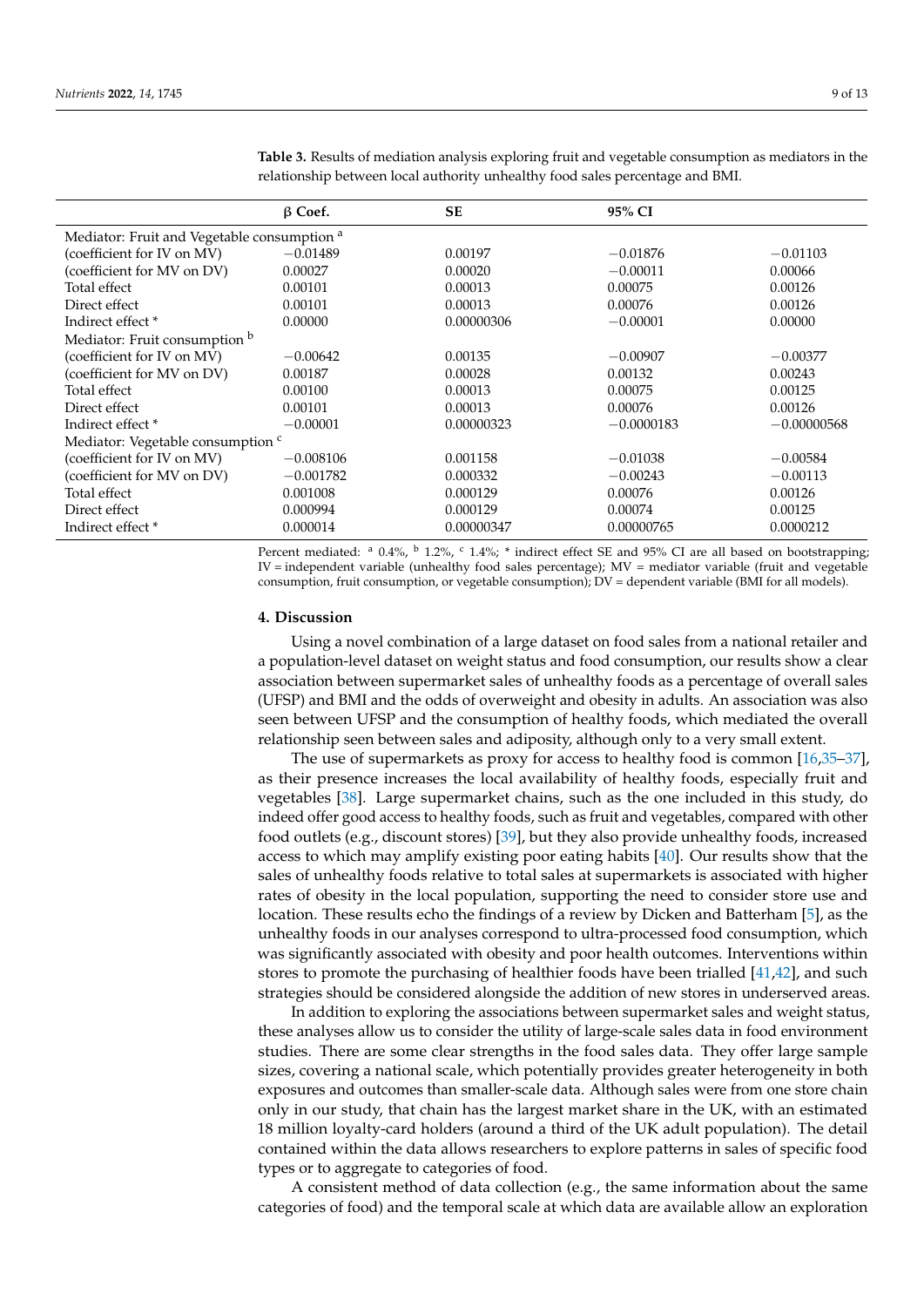of how sales patterns and potential associations with health outcomes vary over time. We aggregated data over a year to approximate average sales, but data are available at the day-level, which means they can be used to derive temporal measures of food purchases. In our case, one year of data balanced out any seasonal fluctuations in sales [\[43\]](#page-12-15). The data are available in readily readable formats and include consistent categorisation in terms of food types. All sales are linked to the store in which they were made, for which full address and postcode is available, making geolocation of stores precise. Further, the fine spatial

with other datasets using different geographies. Despite a range of advantages, there are limitations in the use of such data. Beyond some market segmentation categories [\[44\]](#page-12-16), the data provide no information about the customers buying the food. To use these supermarket sales data for health research, they must be linked to another dataset that provides information on health behaviours or outcomes, as this information is not available for shoppers in each store. Store location is therefore the only means by which sales data can be linked to other datasets. In a study such as this, exposure and outcome measures are thus drawn from different samples, and analyses are potentially subject to problems such as the ecological fallacy, whereby associations seen between groups do not necessarily apply to individuals [\[45\]](#page-12-17). The lack of demographic information in the sales data means that we cannot tell how representative these shoppers are of all shoppers at this store chain (as the data are based on a sample of loyalty card holders), nor the wider population. It may also be the case that purchases made with a loyalty card are not representative of all purchases, as loyalty card use is less prevalent in smaller store formats.

scale of the data means that they can be aggregated as necessary to enable links to be made

When using store location data to describe local food environments, researchers assume a causal pathway on which residents use their local store to purchase food that is then consumed. The healthiness and quantity of this food then contributes to weight status. Use of sales data is a step along this potential causal pathway (e.g., it allows for consideration of how stores are used, not just where they are located); however, it is still not a measure of the key behaviour that causes weight gain. Foods must be consumed, and these data do not provide information on what foods are eaten. As the food sales data and weight status are drawn from different samples, many in the APS sample may not use this supermarket chain, not all the food sold at this store chain will be eaten, and people will also consume food bought in other shops and restaurants.

These sales data contain a huge amount of detail in terms of individual food items, allowing researchers to distinguish, for example, between assorted brands of specific items. Food items are necessarily grouped into categories, but these are not all unambiguously healthy or unhealthy; bakery foods, for example, include doughnuts and wholemeal bread. For these analyses, we selected only food categories that were clearly healthy or unhealthy; this meant that only a small subset of the food items sold by each store were considered. We used a relative measure of sales healthiness rather than absolute sales volumes so that we could aggregate data across local authorities. This meant that we were not able to distinguish between sales at different high- and low-volume stores, which may have different sales patterns.

These analyses used sales data to approximate average sales of healthy food within an area and thus describe the food environment. Although the sales data we used were from a nationwide chain with high market share, they do not represent all purchases. It is widely known that food purchases and consumption are socially patterned [\[46](#page-12-18)[,47\]](#page-12-19); therefore, arealevel sales may simply reflect area-level socioeconomic status. We included a measure of area deprivation in our models (IMD), and UFSP was independently significantly associated with the odds of obesity, with an effect in the same direction and of a similar order of magnitude as that seen for IMD. This suggests that these data provide important additional explanatory power to this form of analysis. The fact that the mediation analysis showed only a very small proportion of the effect of UFSP on BMI was via the anticipated pathway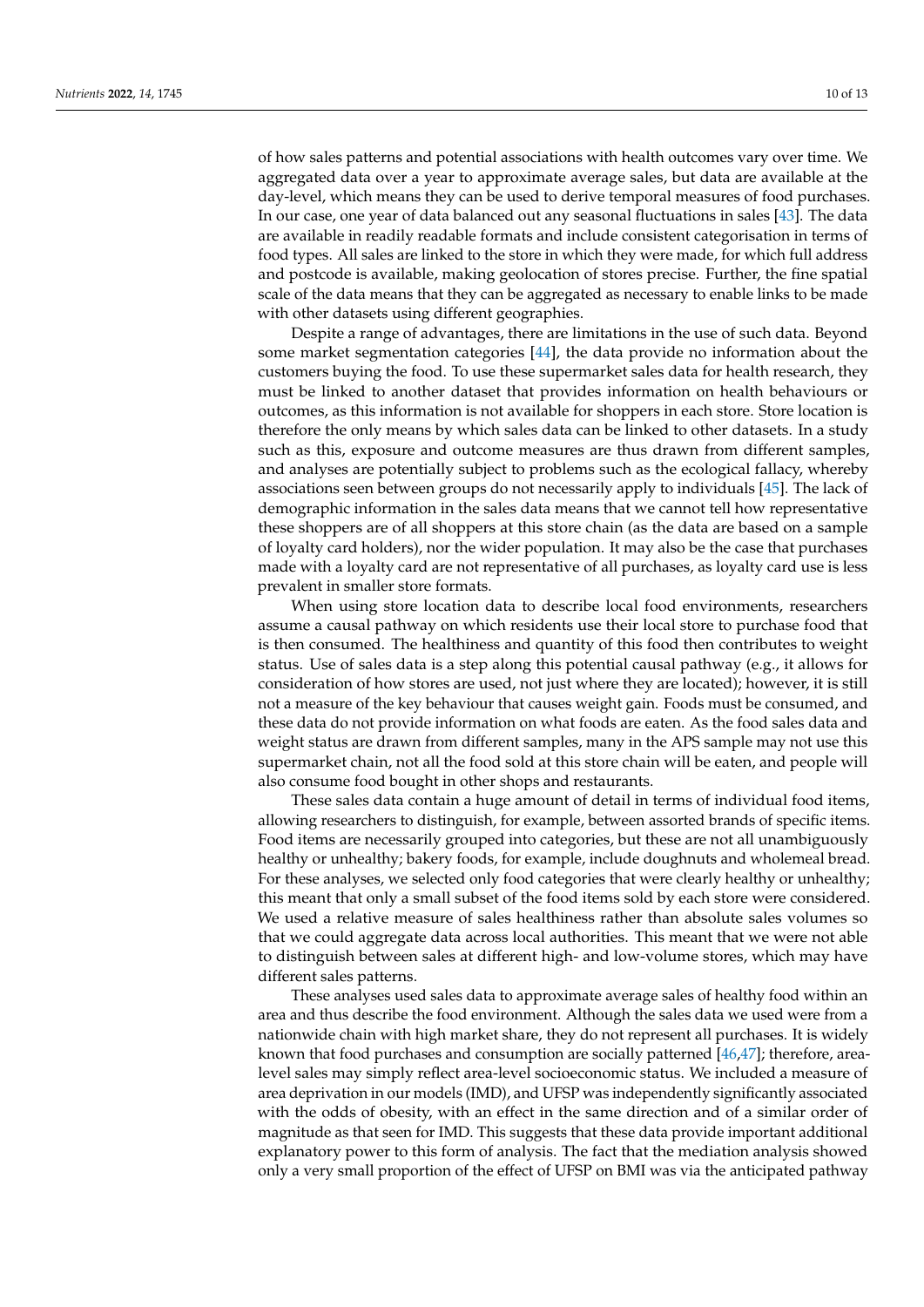could be due to data limitations, as measures of sales and consumption were drawn from different samples.

There were also some limitations with the APS dataset. Although it provided a large, nationwide sample with comprehensive measures of physical activity, weight status, and fruit and vegetable consumption, these variables were all measured through self-report. Weight status based on self-reported information may vary in its accuracy by sex, age, and weight status [\[48](#page-12-20)[,49\]](#page-12-21). Although self-report measures are deemed appropriate for the measurement of population-level adiposity [\[48\]](#page-12-20), underreporting of weight by obese participants has been noted [\[49\]](#page-12-21). This may have attenuated any associations seen, possibly contributing to the small effect sizes observed. Similarly, the measures of fruit and vegetable consumption were also self-reported, and the exact questions used in APS 8 have not been validated. However, similar questions have been found to show substantial test–retest reliability and good validity, in particular in terms of ranking individuals in terms of fruit and vegetable consumption [\[50\]](#page-12-22). The APS sample was drawn from households with landlines (82% of all UK households [\[51\]](#page-12-23)), which could slightly reduce population representativeness. Comparison with national statistics suggests that the APS sample has a lower prevalence of obesity and higher fruit and vegetable consumption than the wider population. Individual-level measures of socioeconomic status were not available in the APS 8 data that we had, so we had to use area-level demographic variables in our models, potentially reducing our power to detect associations.

The use of big data in public health should aim to better clarify associations, an important step in discovering and unpicking causal relationships, allowing interventions to be planned to improve health [\[18\]](#page-11-12). Sales data have the potential to provide more insight into associations between food environments and health than store location data and can suggest where future work may be best targeted. For example, such data could be used to target dietary interventions at the store level and monitor changes in shopping habits over time. However, Attree [\[52\]](#page-12-24) argues that reliance on consumer behaviour does nothing to help people living on low incomes who have few options other than to choose cheap, unhealthy foods and urges for change in health policies to address this.

Currently, policies to tackle obesity and the associated health problems are mainly focused on supporting individuals and reformulating foods to make them 'healthier' in terms of salt, sugar, and fat reduction [\[53](#page-12-25)[,54\]](#page-12-26). Although laudable, such policies do not address what research is showing to be driving obesity: purchase and consumption of unhealthy, highly processed food.

### **5. Conclusions**

Our findings show a clear association between the sales of unhealthy foods within a supermarket chain and odds of overweight and obesity among adults in the locality. However, this association does not seem to be strongly mediated by the logical route of consumption of healthy foods. These results suggest that purchasing behaviour within food outlets, as well as outlet location, should be considered in future work on food environments. Development of future health policy to tackle obesity should consider using 'big data' combined with other research methods to address the increasing consumption of unhealthy and highly processed foods.

**Author Contributions:** Authors of this article contributed as follows: conceptualization, S.H.W. and A.J.; methodology, F.H. and A.J.; formal analysis, F.H.; resources, S.H.W. and A.F.; writing—original draft preparation, F.H.; writing—review and editing, S.H.W., A.J. and A.F. All authors have read and agreed to the published version of the manuscript.

**Funding:** This research received no external funding.

**Institutional Review Board Statement:** Not applicable, as data used were from large anonymized datasets.

**Informed Consent Statement:** Not applicable.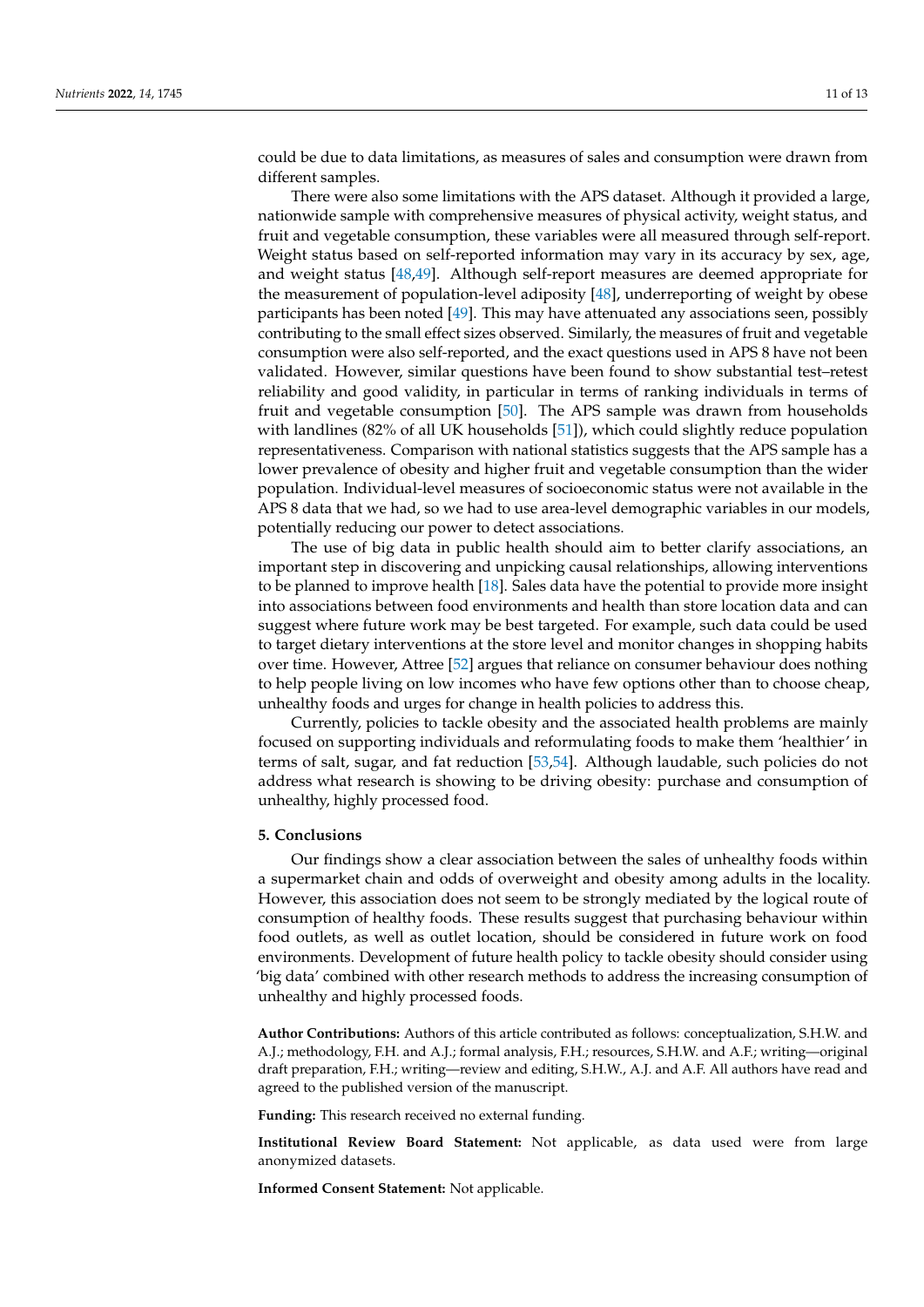**Data Availability Statement:** The sales data used in this study from the supermarket are not publicly available due to commercial restrictions. The Active People Survey data are available from Sport England, [https://activepeople.sportengland.org/,](https://activepeople.sportengland.org/) accessed on 1 January 2022.

**Conflicts of Interest:** The authors declare no conflict of interest.

## **References**

- <span id="page-11-0"></span>1. Health & Social Care Information Centre. *Statistics on Obesity, Physical Activity and Diet: England 2014*; Government Statistical Service: Leeds, UK, 2014.
- <span id="page-11-1"></span>2. Kopelman, P. Health risks associated with overweight and obesity. *Obes. Rev.* **2007**, *8*, 13–17. [\[CrossRef\]](http://doi.org/10.1111/j.1467-789X.2007.00311.x) [\[PubMed\]](http://www.ncbi.nlm.nih.gov/pubmed/17316295)
- <span id="page-11-2"></span>3. Scarborough, P.; Bhatnagar, P.; Wickramasinghe, K.K.; Allender, S.; Foster, C.; Rayner, M. The economic burden of ill health due to diet, physical inactivity, smoking, alcohol and obesity in the UK: An update to 2006–07 NHS costs. *J. Public Health* **2011**, *33*, 527–535. [\[CrossRef\]](http://doi.org/10.1093/pubmed/fdr033) [\[PubMed\]](http://www.ncbi.nlm.nih.gov/pubmed/21562029)
- <span id="page-11-3"></span>4. Egger, G.; Swinburn, B. An "ecological" approach to the obesity pandemic. *Br. Med. J.* **1997**, *315*, 477–480. [\[CrossRef\]](http://doi.org/10.1136/bmj.315.7106.477) [\[PubMed\]](http://www.ncbi.nlm.nih.gov/pubmed/9284671)
- <span id="page-11-4"></span>5. Dicken, S.J.; Batterham, R.L. The Role of Diet Quality in Mediating the Association between Ultra-Processed Food Intake, Obesity and Health-Related Outcomes: A Review of Prospective Cohort Studies. *Nutrients* **2022**, *14*, 23. [\[CrossRef\]](http://doi.org/10.3390/nu14010023)
- <span id="page-11-5"></span>6. Cobb, L.K.; Appel, L.J.; Franco, M.; Jones-Smith, J.C.; Nur, A.; Anderson, C.A.M. The relationship of the local food environment with obesity: A systematic review of methods, study quality, and results. *Obesity* **2015**, *23*, 1331–1344. [\[CrossRef\]](http://doi.org/10.1002/oby.21118)
- 7. AlHasan, D.M.; Eberth, J.M. An ecological analysis of food outlet density and prevalence of type II diabetes in South Carolina counties. *BMC Public Health* **2016**, *16*, 10. [\[CrossRef\]](http://doi.org/10.1186/s12889-015-2681-6)
- 8. Burgoine, T.; Mackenbach, J.D.; Lakerveld, J.; Forouhi, N.G.; Griffin, S.J.; Brage, S.; Wareham, N.J.; Monsivais, P. Interplay of Socioeconomic Status and Supermarket Distance is Associated with Excess Obesity Risk: A UK Cross-Sectional Study. *Int. J. Environ. Res. Public Health* **2017**, *14*, 1290. [\[CrossRef\]](http://doi.org/10.3390/ijerph14111290)
- 9. Maguire, E.R.; Burgoine, T.; Penney, T.L.; Forouhi, N.G.; Monsivais, P. Does exposure to the food environment differ by socioeconomic position? Comparing area-based and person-centred metrics in the Fenland Study, UK. *Int. J. Health Geogr.* **2017**, *16*, 33. [\[CrossRef\]](http://doi.org/10.1186/s12942-017-0106-8)
- <span id="page-11-6"></span>10. Mazidi, M.; Speakman, J.R. Higher densities of fast-food and full-service restaurants are not associated with obesity prevalence. *Am. J. Clin. Nutr.* **2017**, *106*, 603–613. [\[CrossRef\]](http://doi.org/10.3945/ajcn.116.151407)
- <span id="page-11-7"></span>11. Cannuscio, C.C.; Hillier, A.; Karpyn, A.; Glanz, K. The social dynamics of healthy food shopping and store choice in an urban environment. *Soc. Sci. Med.* **2014**, *122*, 13–20. [\[CrossRef\]](http://doi.org/10.1016/j.socscimed.2014.10.005)
- 12. Dubowitz, T.; Ghosh-Dastidar, M.; Cohen, D.A.; Beckman, R.; Steiner, E.D.; Hunter, G.P.; Flórez, K.R.; Huang, C.; Vaughan, C.A.; Sloan, J.C.; et al. Diet And Perceptions Change With Supermarket Introduction In A Food Desert, But Not Because Of Supermarket Use. *Health Aff.* **2015**, *34*, 1858–1868. [\[CrossRef\]](http://doi.org/10.1377/hlthaff.2015.0667) [\[PubMed\]](http://www.ncbi.nlm.nih.gov/pubmed/26526243)
- 13. Dubowitz, T.; Zenk, S.N.; Ghosh-Dastidar, M.; Beckman, R.; Hunter, G.; Steiner, E.D.; Collins, R.L. Healthy food access for urban food desert residents: Examination of the food environment, food purchasing practices, diet and BMI. *Public Health Nutr.* **2015**, *18*, 2220–2230. [\[CrossRef\]](http://doi.org/10.1017/S1368980014002742) [\[PubMed\]](http://www.ncbi.nlm.nih.gov/pubmed/25475559)
- <span id="page-11-8"></span>14. Zenk, S.N.; Mentz, G.; Schulz, A.J.; Johnson-Lawrence, V.; Gaines, C.R. Longitudinal Associations Between Observed and Perceived Neighborhood Food Availability and Body Mass Index in a Multiethnic Urban Sample. *Health Educ. Behav.* **2017**, *44*, 41–51. [\[CrossRef\]](http://doi.org/10.1177/1090198116644150)
- <span id="page-11-9"></span>15. Sedgwick, P. Ecological studies: Advantages and disadvantages. *Br. Med. J.* **2014**, *348*, 2979. [\[CrossRef\]](http://doi.org/10.1136/bmj.g2979) [\[PubMed\]](http://www.ncbi.nlm.nih.gov/pubmed/25134102)
- <span id="page-11-10"></span>16. Rundle, A.; Neckerman, K.M.; Freeman, L.; Lovasi, G.S.; Purciel, M.; Quinn, J.; Richards, C.; Sircar, N.; Weiss, C. Neighborhood food environment and walkability predict obesity in New York City. *Environ. Health Perspect.* **2009**, *117*, 442–447. [\[CrossRef\]](http://doi.org/10.1289/ehp.11590) [\[PubMed\]](http://www.ncbi.nlm.nih.gov/pubmed/19337520)
- <span id="page-11-11"></span>17. Moreland, K.; Evenson, K.R. Obesity prevalence and the local food environment. *Health Place* **2009**, *15*, 491–495. [\[CrossRef\]](http://doi.org/10.1016/j.healthplace.2008.09.004)
- <span id="page-11-12"></span>18. Khoury, M.J.; Ioannidis, J.P.A. Big data meets public health. *Science* **2014**, *346*, 1054–1055. [\[CrossRef\]](http://doi.org/10.1126/science.aaa2709)
- <span id="page-11-13"></span>19. Timmins, K.A.; Green, M.A.; Radley, D.; Morris, M.A.; Pearce, J. How has big data contributed to obesity research? A review of the literature. *Int. J. Obes.* **2018**, *42*, 1951–1962. [\[CrossRef\]](http://doi.org/10.1038/s41366-018-0153-7)
- <span id="page-11-14"></span>20. Minaker, L.M.; Lynch, M.; Cook, B.E.; Mah, C.L. Exploring sales data during a healthy corner store intervention in Toronto: The Food Retail Environments Shaping Health (FRESH) project. *Health Promot. Chronic Dis. Prev. Can.* **2017**, *37*, 342–349. [\[CrossRef\]](http://doi.org/10.24095/hpcdp.37.10.04)
- <span id="page-11-15"></span>21. Fuller, D.; Engler-Stringera, R.; Muhajarineab, N. Examining food purchasing patterns from sales data at a full-service grocery store intervention in a former food desert. *Prev. Med. Rep.* **2015**, *2*, 164–169. [\[CrossRef\]](http://doi.org/10.1016/j.pmedr.2015.02.012)
- <span id="page-11-16"></span>22. Howard Wilsher, S.; Harrison, F.; Yamoah, F.; Fearne, A.; Jones, A. The relationship between unhealthy food sales, socio-economic deprivation and childhood weight status: Results of a cross-sectional study in England. *Int. J. Behav. Nutr. Phys. Act.* **2016**, *13*, 21. [\[CrossRef\]](http://doi.org/10.1186/s12966-016-0345-2) [\[PubMed\]](http://www.ncbi.nlm.nih.gov/pubmed/26876236)
- <span id="page-11-17"></span>23. Sport England. *Active People Survey, 2013–2014*; UK Data Service: Colchester, UK, 2016.
- <span id="page-11-18"></span>24. Sport England. *Active People Survey 5–8*; Technical Report; Sport England: London, UK, 2014.
- <span id="page-11-19"></span>25. World Health Organisation. *Physical Status: The Use and Interpretation of Anthropometry*; World Health Organisation: Geneva, Switzerland, 1995; p. 854.
- <span id="page-11-20"></span>26. Public Health England. *The Eatwell Guide*; Public Health England: London, UK, 2016.